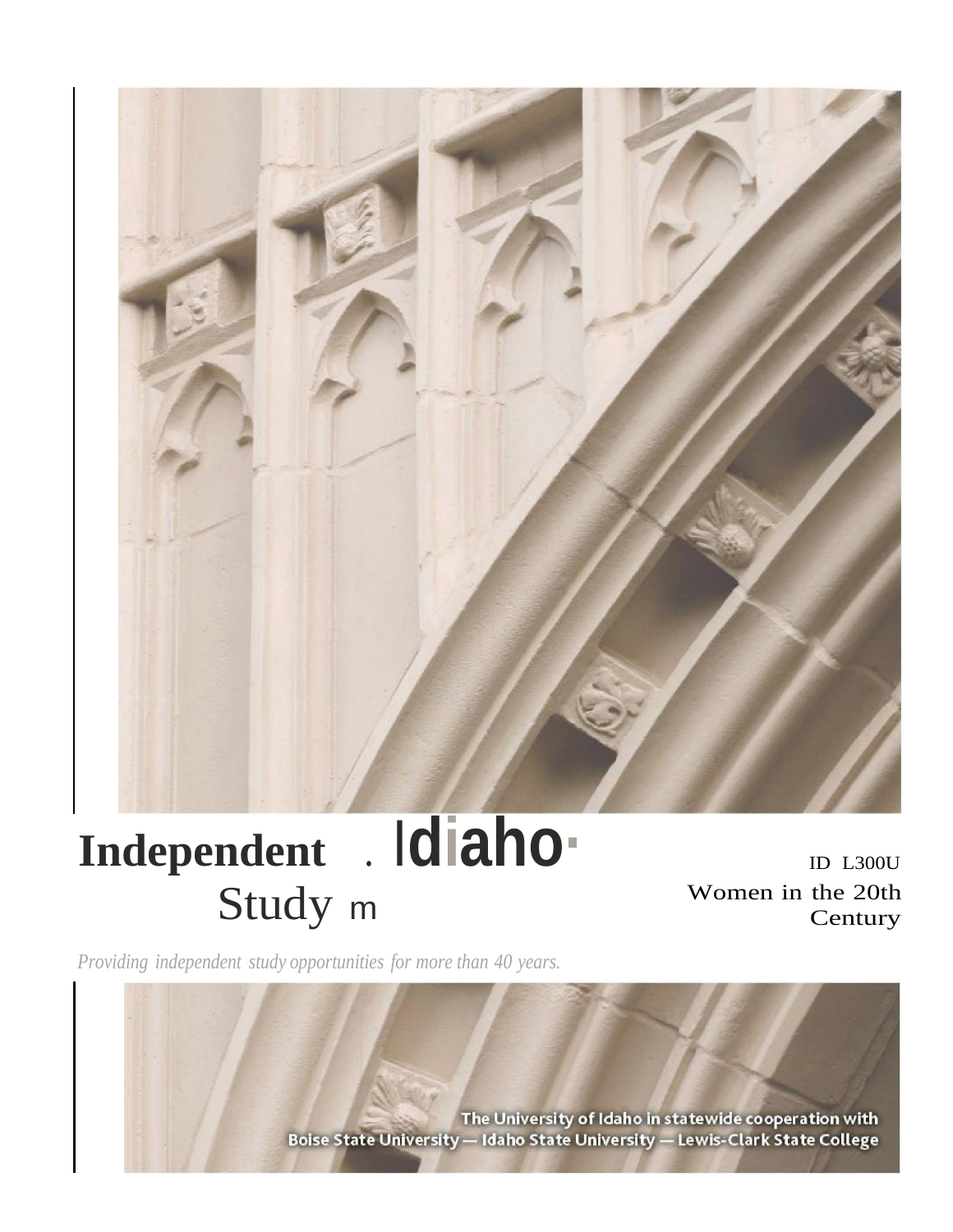

Independent  $\left|\frac{\text{independent}}{\text{Study}}\right|$  in Idaho

*Self-paced study. Anytime. Anywhere!*

# **Interdisciplinary L300U (Ethics) Women in the 20th Century**

Lewis-Clark State College 3 Semester-Hour Credits

**Prepared by:** Amy E. Canfield, Ph.D. Associate Professor of History Lewis-Clark State College

WR: October 2018 1 – ID L300U Copyright Independent Study in Idaho/Idaho State Board of Education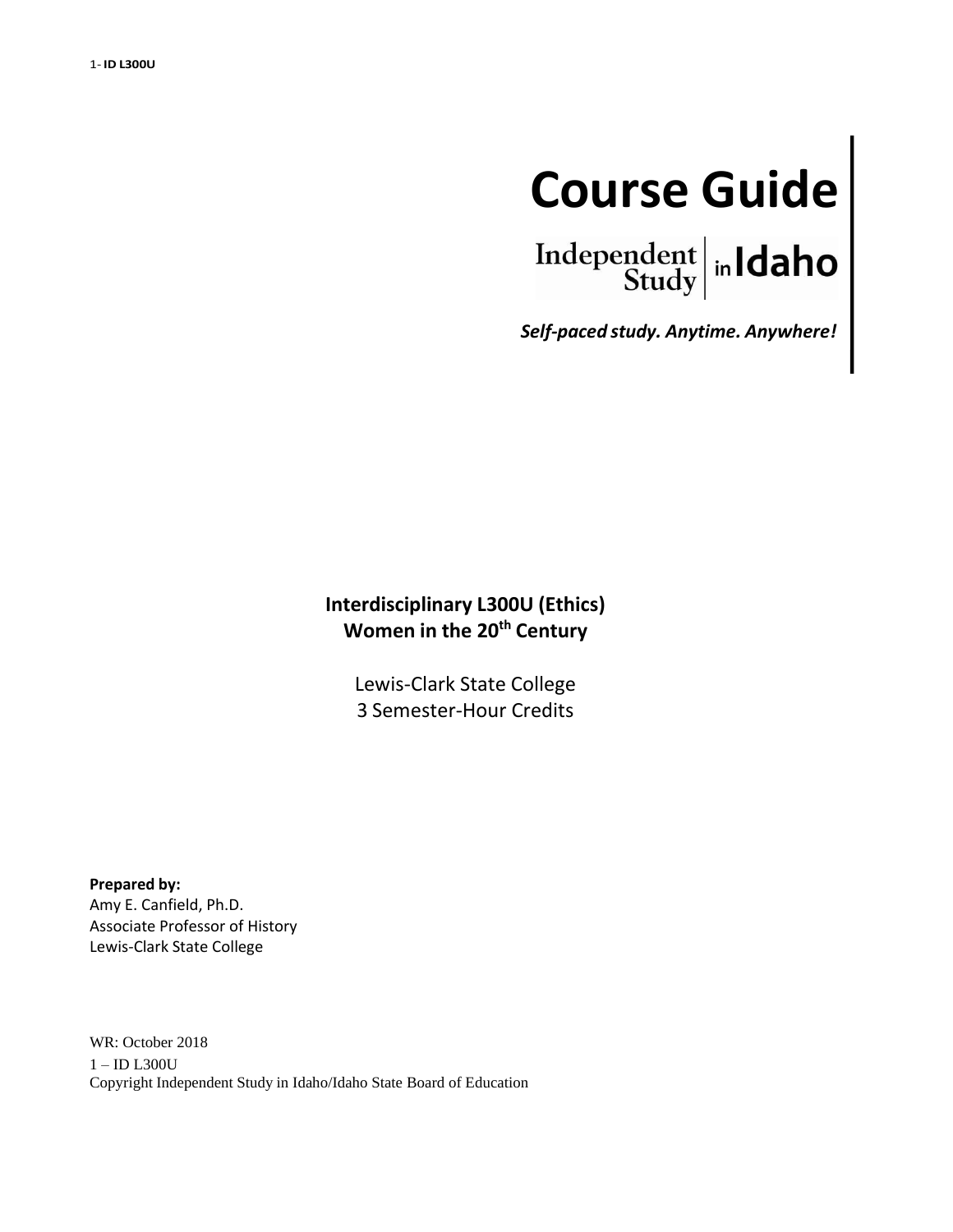# Table of Contents<br>
Table of Contents

| Lesson 8: The Role of Consensus: Post War Ideas of Women (Chapter 20 (from page 484 to 494) 36 |  |
|------------------------------------------------------------------------------------------------|--|
|                                                                                                |  |
|                                                                                                |  |
|                                                                                                |  |
|                                                                                                |  |
|                                                                                                |  |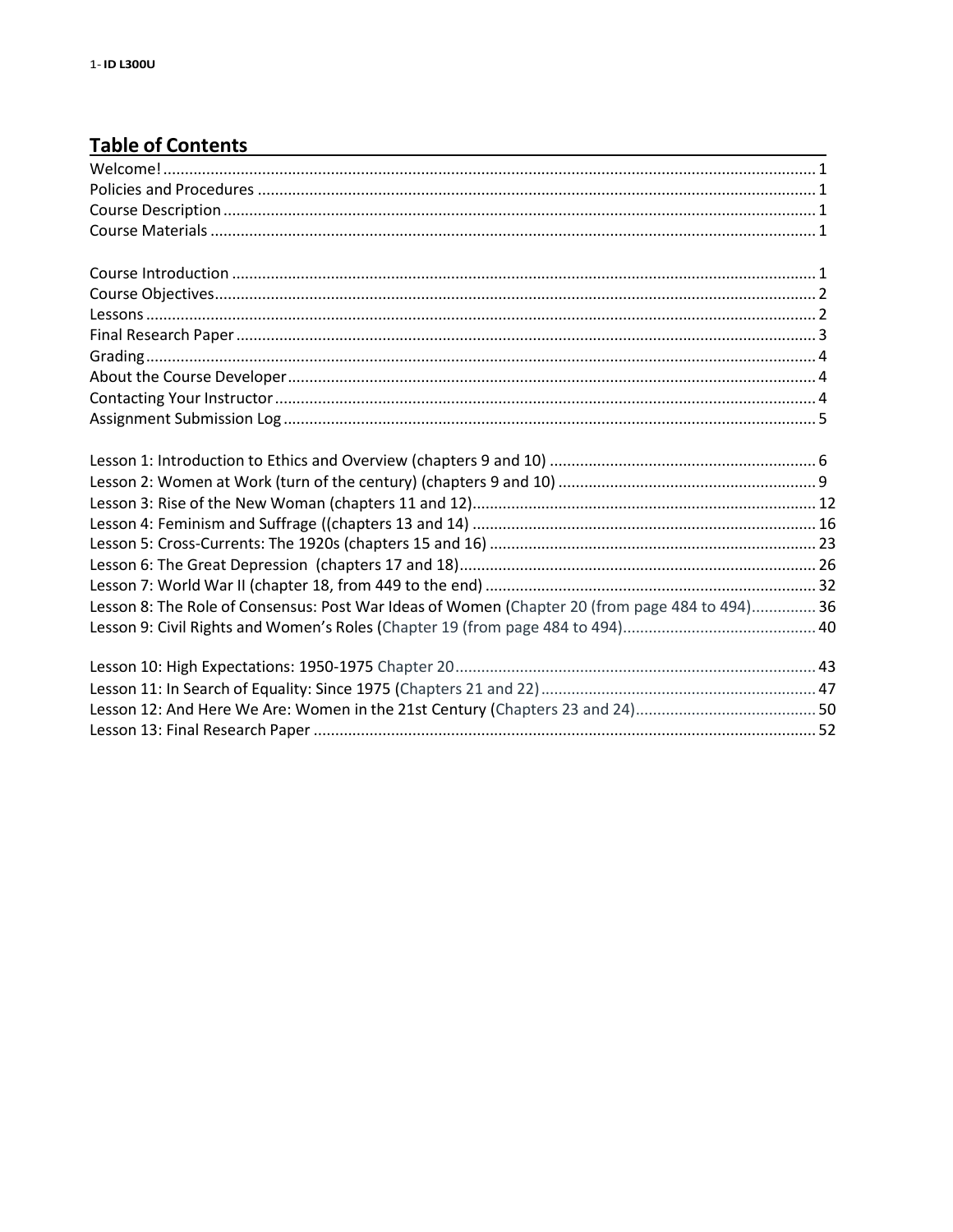# **ID L300U: Women in the 20th Century 3 Semester-Hour Credits: LCSC**

#### **Welcome!**

Whether you are a new or returning student, welcome to the Independent Study in Idaho (ISI) program. Below, you will find information pertinent to your course including the course description, course materials, course objectives, as well as information about assignments and grading. If you have any questions or concerns, please contact the ISI office for clarification before beginning your course.

#### <span id="page-3-0"></span>**Policies and Procedures**

Refer to the ISI website at **[www.uidaho.edu/isi](http://www.uidaho.edu/isi)** and select *Students* for the most current policies and procedures, including information on setting up accounts, student confidentiality, transcripts, course exchanges, refunds, academic integrity, library resources, and disability support and other services.

#### <span id="page-3-1"></span>**Course Description**

The ethical issues confronted by American women are examined by study of literary and historical text as well as through their own writing.

*Required: Internet access, course textbooks*

*Recommended: Microsoft Word*

*13 graded assignments, 1 topic proposal for final research paper, 1 research paper, no exams* Students may submit up to 2 assignments at a time/2 per week. Students must wait for grades and feedback on assignments, which may take up to three weeks after date of receipt by the instructor. ALL assignments must be submitted to receive a final grade for the course.

### **Course Materials**

#### **Required Course Materials**

<span id="page-3-2"></span>The 3<sup>rd</sup>, 4<sup>th</sup> or 5<sup>th</sup> editions of the textbook will work for this course:

- o Woloch, Nancy. *Women and the American Experience*, 5 th Edition (Mcgraw Hill Education, 2010) ISBN-13: 9780073385570 and ISBN-10: 0073385573.
- o Woloch, Nancy. *Women and the American Experience*, 4 th Edition (Mcgraw Hill Education, 2010) ISBN-13: 9780073205816 and ISBN-10: 0073205818.
- o Woloch, Nancy. *Women and the American Experience*, 3 rd Edition (Mcgraw Hill Education, 2010) ISBN-13: [9780072293197](https://www.abebooks.com/products/isbn/9780072293197?cm_sp=bdp-_-ISBN13-_-PLP) and ISBN-10: 0072293195.
- o *Note: the 1 st and 2nd textbook editions do not contain all the required chapters.*

### <span id="page-3-3"></span>**Course Introduction**

All ISI courses are delivered through Canvas, an online management system that hosts the course lessons and assignments and other items that are essential to the course. Upon registration, the student will receive a *Registration Confirmation Email* with information on how to access ISI courses online.

Women faced a rapidly shifting world in the 20th century. Their individual rights expanded in numerous ways, yet new ideas regarding "womanhood," "femininity," "equality," and "women's place" questioned the ethical values different parts of society placed upon women as a group. Ethics are defined as a body of moral principles or values held by or used to govern a culture, group, or individual. This course will be an examination of the diverse ethical issues women and society confronted in the 20th century. Students will examine major issues in the 20th century as these issues challenged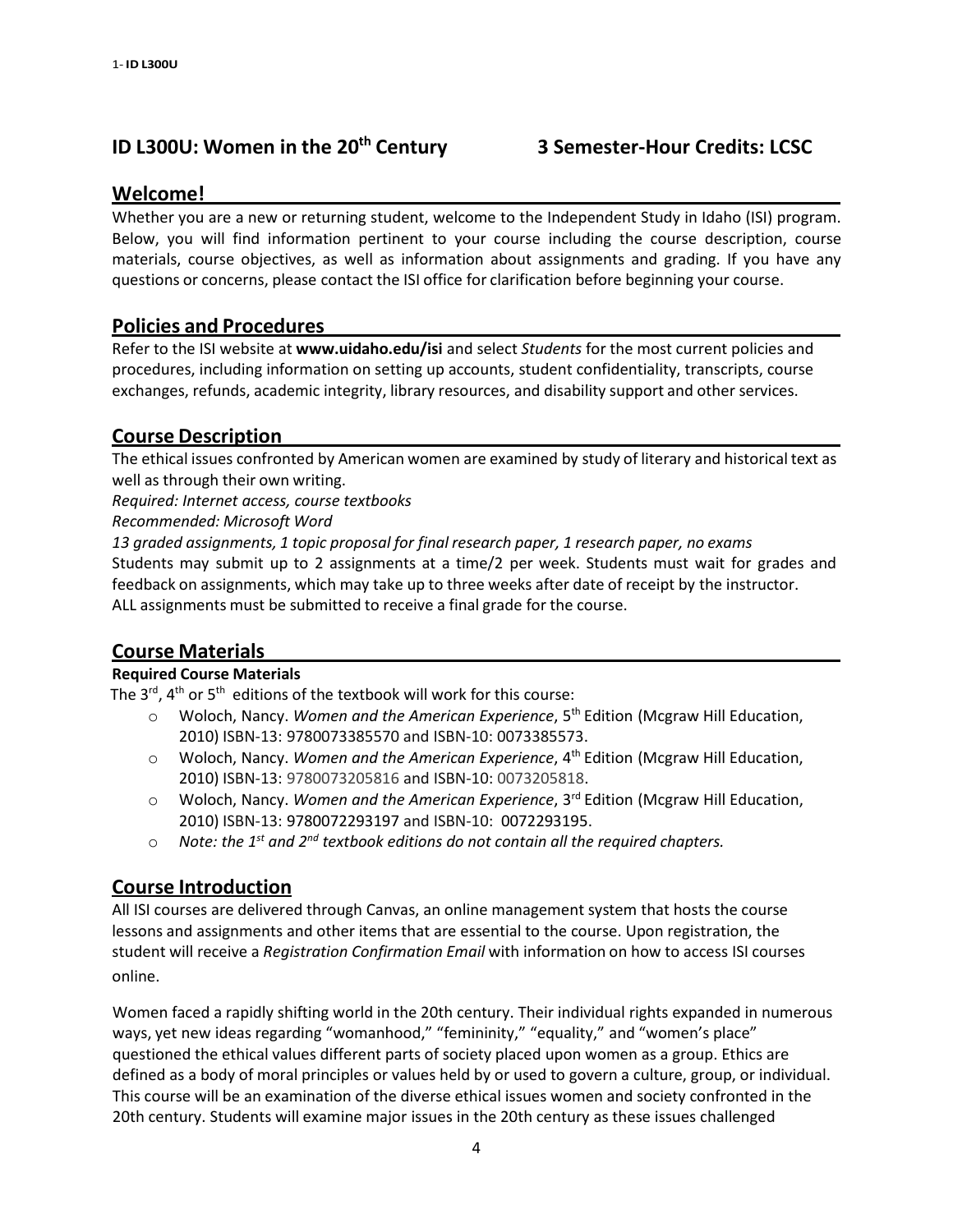#### 1- **ID L300U**

society's overarching values and ethics in areas such as working women and wage discrepancies, suffrage, birth control, education, racism, feminism, political activism and political apathy, motherhood, domestic violence, and sexuality. Keep in mind that different groups and individuals define "womanhood" and "femininity" very differently, and we will consider how these different views shaped larger cultural responses and ethical views. One of the goals of the course is to give students a larger historical and literary perspective to help them consider contemporary ethical issues facing women and society. In this course, we will be paying attention to the intersection of political and social/cultural history and trends, gendered responsibilities and expectations, the role of literature and media in shaping societal values concerningwomen, and how ethical issues affected and continue to affect women's personal and private lives.

#### <span id="page-4-0"></span>**Course Objectives**

- Read and evaluate concepts and perspectives related to ethics and values.
- Use writing, discussion, research, and collaboration to analyze and understand how individuals and societies are shaped by ethics and values.
- Demonstrate self-reflection, broadened perspective, and respect for diverse viewpoints by exploring issues related to ethics and values.
- Integrate and apply accumulated knowledge to develop strategies that address issues of ethics and values.
- Gain a solid understanding of the ethical issues facing women at different times in the 20th century and of women's changing statuses through different time periods.
- Increase research and analytical skills in examining key issues in women's lives (both public and private) in the 20th century.

#### <span id="page-4-1"></span>**Lessons**

#### **Overview**

This class is divided into thirteen modules, and is roughly chronological through the 20th century. The modules are based, for the most part, on chapters from the textbook, *Women and the American Experience*, but there will be additional short readings (short stories, articles, editorials, etc.) within each module. Every module has a listed set of goals/objectives to clarify what students are expected to learn. Within each module, there is a mini-lecture (in written format) that will provide additional content or analysis to help you understand and interpret the readings from the book. Sometimes the lectures will provide links to more information or to videos. Make sure that you read each lecture and click on the links. Each module has a short answer response. For these short answer responses, you will need to give a two- or three-paragraph response to a question I pose, incorporating in analysis and an ethical discussion. These responses are worth 30 points each, and you will complete one for Lessons 1-12. In total, they are worth 360 points (12 responses @30 points each). In addition to the short answer responses, there will be longer research paper due (worth 250 points) and an associated topic proposal (worth 40 points).

Each lesson will include the following components:

- lesson objectives
- reading assignments
- lecture
- writing assignment (short response)

#### **Study Hints:**

• Keep a copy of every assignment submitted.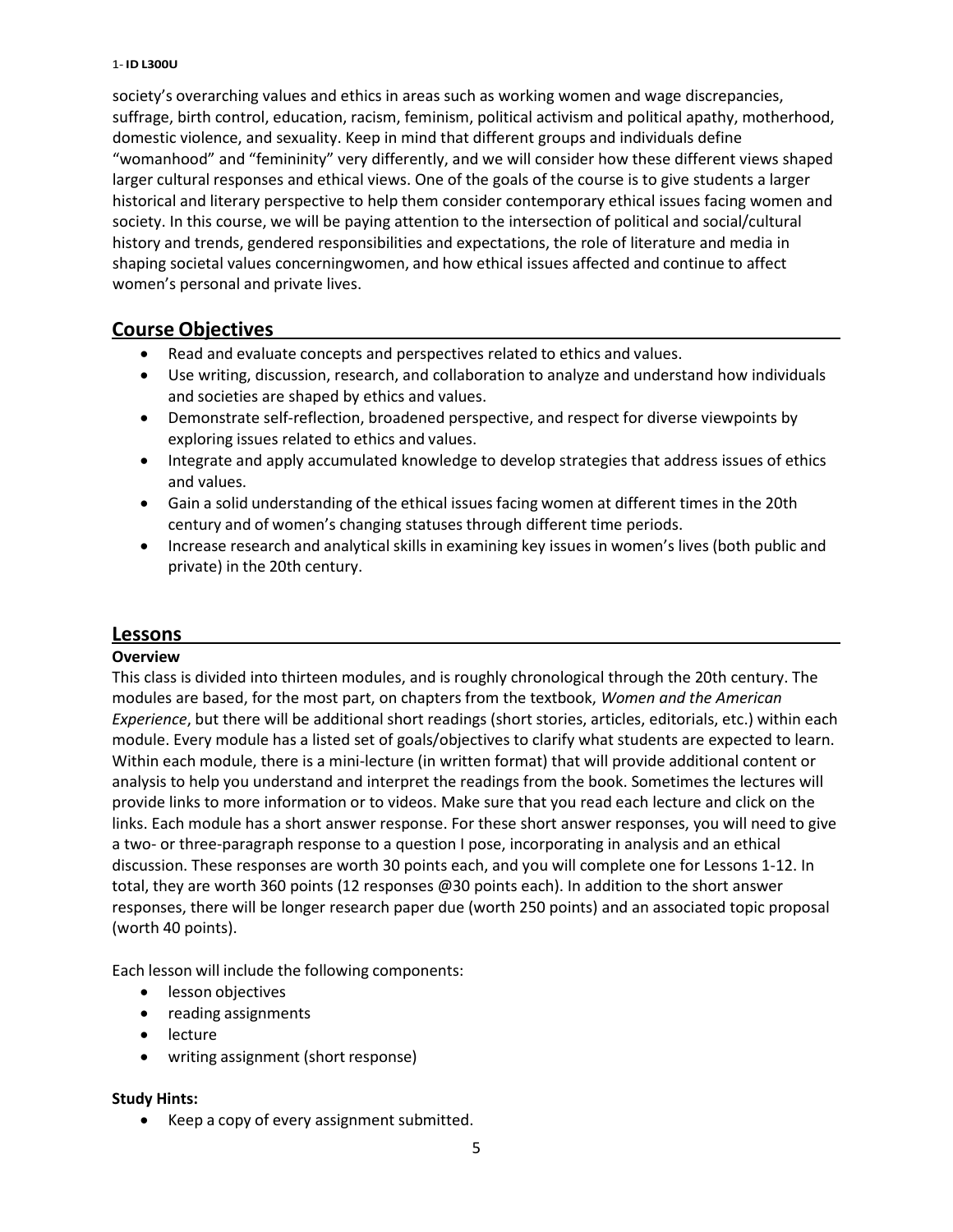- Complete all reading assignments.
- Set a schedule allowing for course completion one month before your personal deadline. An *Assignment Submission Log* is provided for this purpose.
- Web pages and URL links in the World Wide Web are continuously changing. Contact your instructor if you find a broken Web page or URL.
- Start thinking about a topic for your final research paper early. Find something that interests you and that you can trace over the  $20<sup>th</sup>$  century. Don't forget that your topic proposal is due with Lesson 6 and your final paper is due with Lesson 13.

Refer to the *Course Rules* in Canvas for further details on assignment requirements and submission.

#### <span id="page-5-0"></span>**Final Research Paper**

The 8-10 page research paper is the major project for the course and is worth 250 points. It is a culmination of everything you have read and written about over the course, and as such should incorporate class readings and your own responses. The majority of your paper, though, should come from outside research, including other secondary sources (email me if you need a title and author suggestions) and perhaps even primary sources (newspapers, club notes, government documents, etc.). The topic is of your own choosing, but whatever your topic, I want you to deal with the following two questions in your final paper: (1) How has gender both limited and expanded women's opportunities during the 20<sup>th</sup> century? and (2) How have different ethical concerns impacted women's opportunities? Your paper must consider the whole of the 20<sup>th</sup> century, no matter what your topic is. For example, if you choose women working in wartime, you cannot focus exclusively on World War II. I want you to reflect on the numerous changes women and society faced in the 20<sup>th</sup> century; dealing with just one era will not allow you to do so.

I want each student to guide her or his own research, and so you must come up with a way to frame your topic and paper in a manner that reflects your own interests as well as a manner that considers the differing ideas of ethical issues concerning women in the  $20<sup>th</sup>$  century. Potential topics include women working outside of the home, changing views of housework, birth control and/or abortion, political involvement, racism, feminism, women's roles in wars, prostitution, the fight for equal rights (or, more specifically, the Equal Rights Amendment), gender roles in popular culture, the role of religion, wage discrepancies, changing views of femininity, etc. Please feel free to email me if you need help identifying a topic.

First, you will need to hand in a **topic proposal with two outside class sources listed (they can be books, films, scholarly articles, newspaper articles, etc.)**. This proposal is a one-page description of your topic, including short summaries of your two sources. Why did you choose this topic? What drew you to it? How do you think it reflects ethical issues for women? My objective is to help you focus your research a bit more at this point. When I grade this assignment, I will also provide you with additional research suggestions, including some sources. The goal of this assignment is to make sure that you are beginning to consider your research project early enough to fully complete all of your research. This proposal is due at the same time you complete Lesson 6 (roughly halfway through the course) and is worth 40 points.

Your **final paper** is due during the final lesson (Lesson 13) and should use information from class lectures, course readings, and (primarily) outside research. It needs to be well-researched with a strong argument that is identified and articulated clearly. The paper needs to demonstrate a firm grasp of the topic, incorporate ideas of ethics, respond to the larger questions posed in the assignment, and contain relevant and accurate evidence. It is a formal paper and cannot include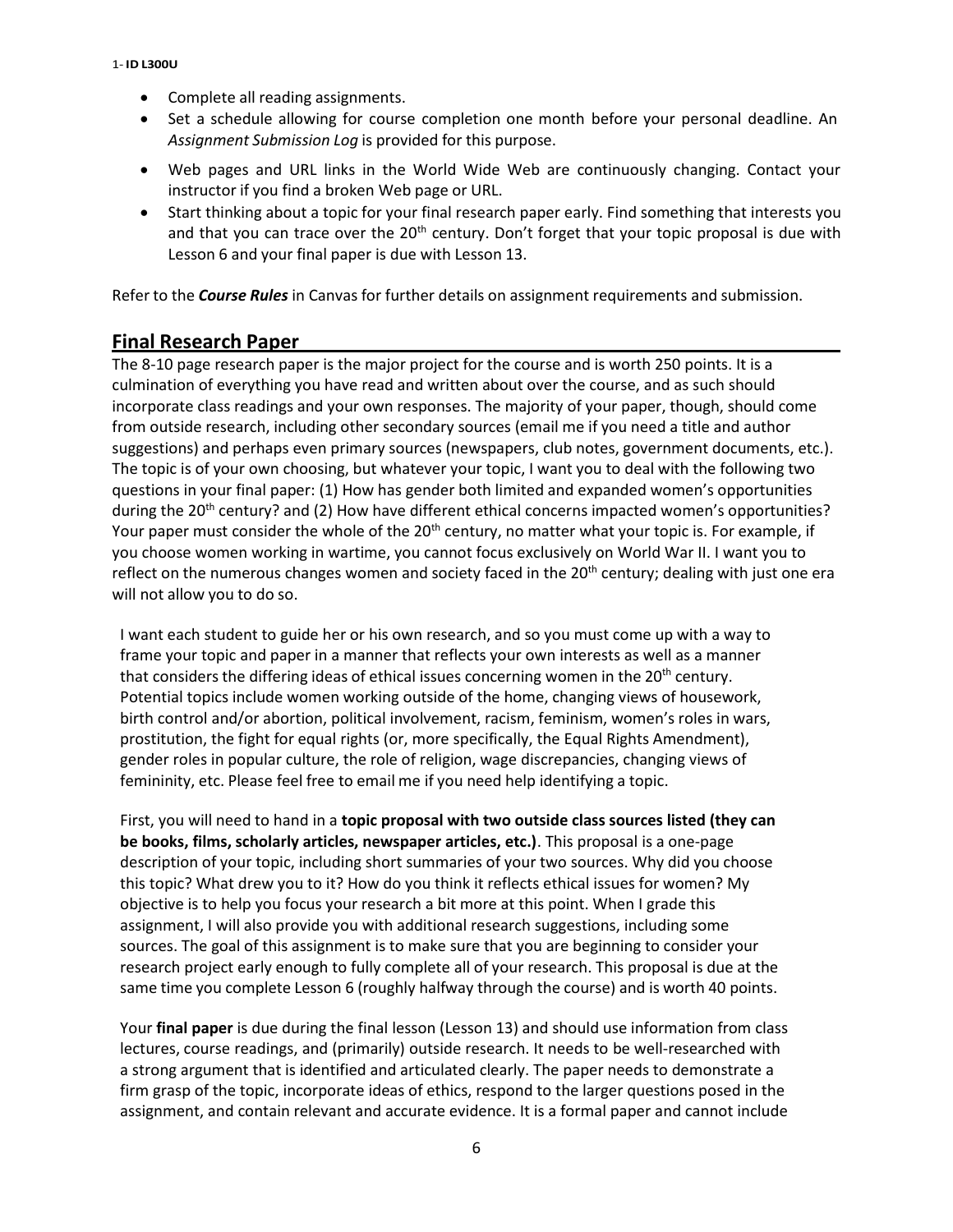#### 1- **ID L300U**

any first-person references(I, we, me, us, our, etc.) or contractions. This 8-10 page paper is due at the end of the course; it is the only assignment due for Lesson 13. This paper is worth 250 points.

#### <span id="page-6-0"></span>**Grading**

The course grade will be based upon the following considerations:

| <b>Assignments</b>     | <b>Points</b> |
|------------------------|---------------|
| Short answer responses | 360           |
| Topic proposal         | 40            |
| Final research paper   | 250           |
| <b>Total points</b>    | 650           |

The final course grade is issued after all assignments have been graded.

Acts of academic dishonesty, including cheating or plagiarism, are considered a very serious transgression and may result in a grade of F for the course.

## <span id="page-6-1"></span>**About the Course Developer**

Your course developer is Dr. Amy E. Canfield, an Associate Professor of History at Lewis-Clark State College. She earned her Ph.D. in History from Washington State University in 2008. She specializes in Women's history, and within that, her areas of expertise are imperialism and women, women in the American West, American Indian women's history, domestic violence, suffrage, and feminist movements.

#### <span id="page-6-2"></span>**Contacting Your Instructor**

Instructor contact information is posted on your Canvas site under *Course Rules.*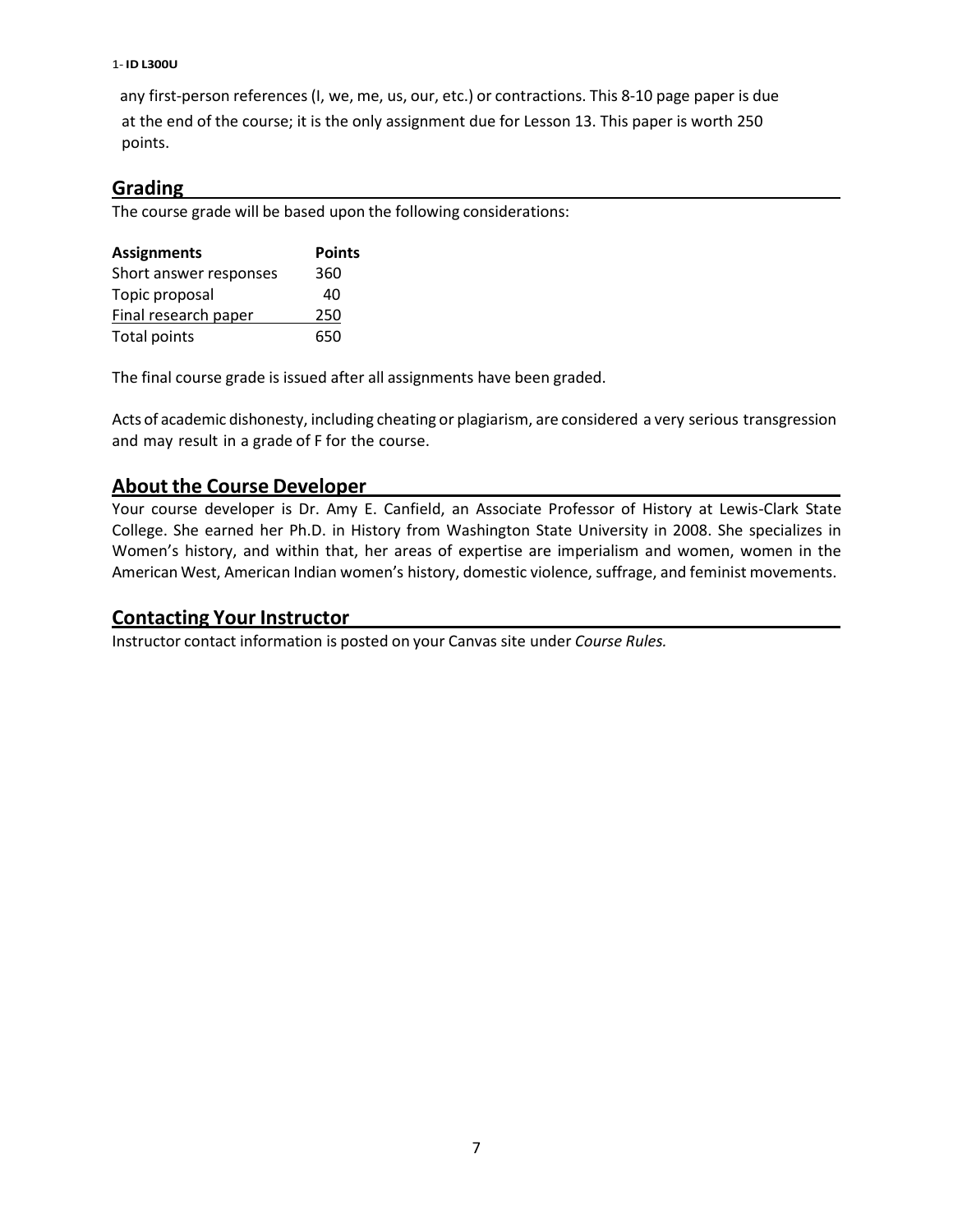| <b>Assignment Submission Log Template</b> |                                         |                          |                   |                                          |  |  |
|-------------------------------------------|-----------------------------------------|--------------------------|-------------------|------------------------------------------|--|--|
| Lesson                                    | <b>Projected Date for</b><br>Completion | Date<br><b>Submitted</b> | Grade<br>Received | <b>Cumulative</b><br><b>Point Totals</b> |  |  |
| $\mathbf 1$                               |                                         |                          |                   |                                          |  |  |
| $\overline{2}$                            |                                         |                          |                   |                                          |  |  |
| $\overline{\mathbf{3}}$                   |                                         |                          |                   |                                          |  |  |
| 4                                         |                                         |                          |                   |                                          |  |  |
| 5                                         |                                         |                          |                   |                                          |  |  |
| $\boldsymbol{6}$                          |                                         |                          |                   |                                          |  |  |
| $\overline{7}$                            |                                         |                          |                   |                                          |  |  |
| $\,8\,$                                   |                                         |                          |                   |                                          |  |  |
| $\boldsymbol{9}$                          |                                         |                          |                   |                                          |  |  |
| $10\,$                                    |                                         |                          |                   |                                          |  |  |
| $11\,$                                    |                                         |                          |                   |                                          |  |  |
| $12\,$                                    |                                         |                          |                   |                                          |  |  |
| 13                                        |                                         |                          |                   |                                          |  |  |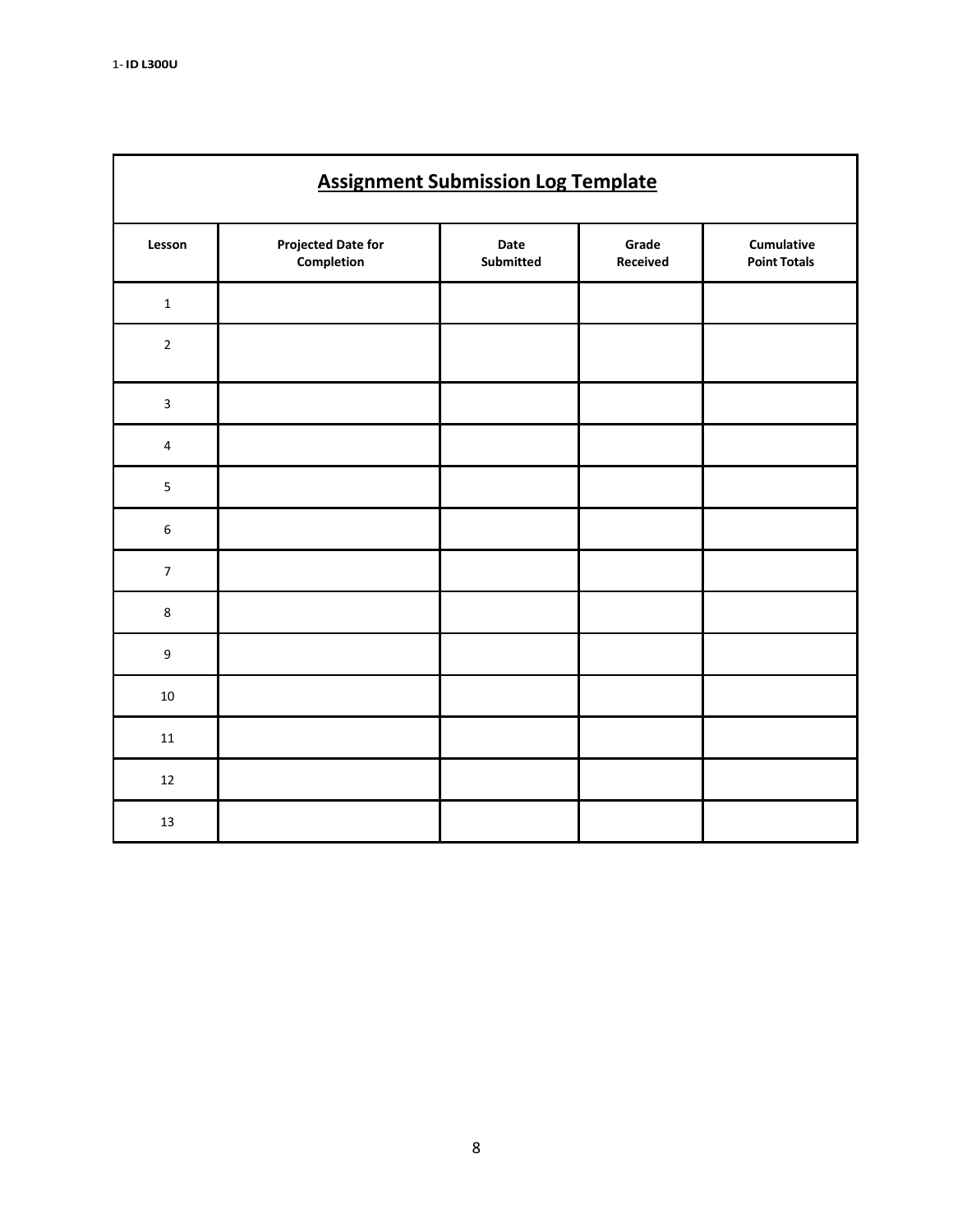# **Lesson 1 Introduction to Ethics and Overview**

#### **Lesson Objectives**

At the completion of this module, you should be able to:

- Explain the importance of ethics and values.
- Differentiate between basic belief systems
- Recognize different values placed upon women, and why ethics change over time.

#### **Reading Assignment**

"The Miniature Guide to Understanding the Foundations of Ethical Reasoning" (BlackBoard readings)

#### **Introductory Lecture**

#### **Overview of Ethics and Women in the 20th Century**

Ethics are defined as a body of moral principles or values held by or used to govern a culture, group or individual. This is a simple definition, but it lets us see accurately what ethics are in their simplest sense. Once we get further into discussions on ethics, we will see that the issues are much more complicated than what this definition might suggest.

The ancient Greeks first attempted to systematize the study of ethics and to make it a branch of learning. In the twentieth century, colleges and universities began to employ within their departments of philosophy, professors of ethics, or people specially trained to assist students and the community at large in understanding ethics not only as an academic discipline but also as a guiding force for human behavior.

Human beings learn ethics from a variety of sources; consider what you have learned about moral systems from your culture, family, religious group, political group, and education. Media and popular culture play a larger role, as well, in shaping individual ethics and group ethics. What is most interesting about ethics, though, is when these systems collide. Let's take a look at a few examples.

Is it possible to be a Roman Catholic and obstetrician/gynecologist at the same time? Most of us would say of course, and there are undoubtedly many examples of this combination of religious affiliation and occupation. But what if this medical doctor was called to do abortions, as so many obstetricians are? The Roman Catholic Church has taken a strong stand, through the years, against abortion; presumably, this hypothetical medical doctor would be caught between two conflicting value systems, the medical and the religious. Some people have no problem reconciling such issues, but most of us do. Put yourself in the place of President Harry S. Truman in the final stages of World War II. It was President Truman, you will recall, who ordered that two atomic bombs be dropped on major cities in Japan, resulting in death and injury for hundreds of thousands of people. Can any one of us seriously doubt the conflict between his basic humanistic instincts and what he felt he needed to do as president?

One could cite dozens of examples where the values that we learned from one source conflict with those we learned from another. Every student in this class could create a nearly endless list, from issues of great importance to lesser ones having to do with day-to-day life. Is it all right to lie to one's parents, for example, in order to protect a friend? Is stealing ever justified? Murder? Treason? These are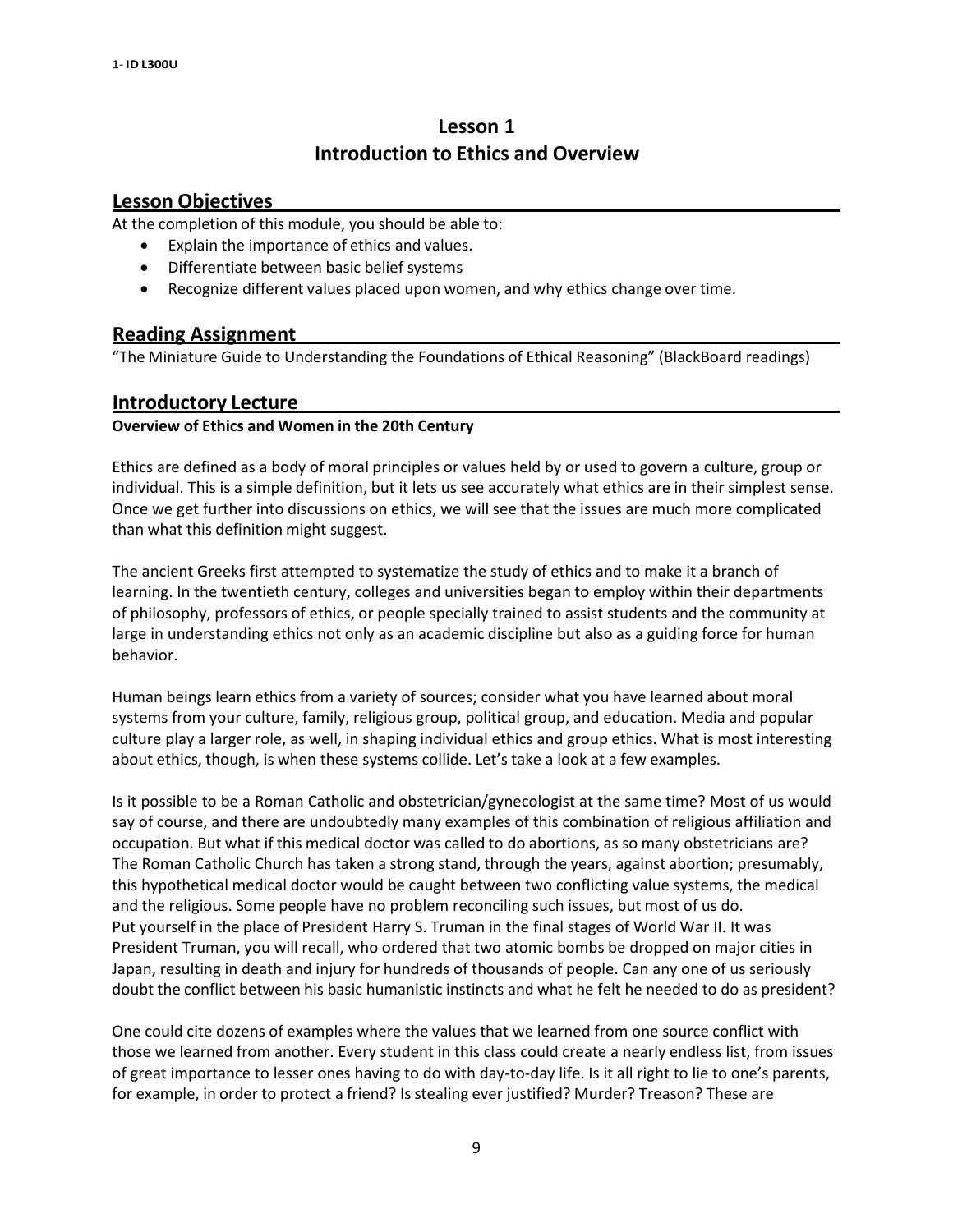questions that have haunted people throughout history, so do not be concerned that you are all alone in trying to wrestle with them.

Philosophers have an expression for these situations. They call it being on the horns of a dilemma. Think of it this way: a bull is charging at you, and you have three choices. Grab one of his horns, grab the other, or go somewhere in between the two. Resolving ethical dilemmas is just like this---there will often be two clear choices and a middle of the road choice to go with them.

In each of the sections of this course, you will read and study real women who were faced with ethical choices. Sometimes the conflict was between the drive for self-fulfillment and the conflicting wishes of a husband. Other times, women have been forced to break existing laws to work for a principle in which they deeply believed. In other words, every conflict you may face in your life has most likely been faced by women of the past century.

This course is about how and why they chose to solve their problems in the ways they did. Women we study often chose the more difficult path and became famous or revered as a result of that choice. Women who simply went along with the status quo likely are not memorable generations later, but fame and a place in history are not the only things important in life, as you will learn.

One guiding principle probably remains to be enunciated at this time. We must be careful to avoid judging others by our own system of moral principles. This is not to say that you, as a twentieth-century student, should not have ultimate beliefs. Simply remember that while you are entitled to your beliefs-- your ethics if you will---other people are similarly entitled to theirs. When systems conflict, the same rules apply to resolving conflict as pertain when you are trying to solve your ethical dilemmas. One of the big goals for this course is not to convince others that our own perspectives are "right," but rather to understand each other's perspectives. We will not always agree, but understanding another perspective gives us a larger view and a better understanding of our own perspectives.

In the last several decades there have been dramatic changes in women's visibility at every level of world and American life---politics, the labor force, and popular culture---accompanied by important shifts in women's perceptions of their own potential. The new visibility sparked a reconsideration of the history they had been told. Women wanted to know about their past. Indeed they found it difficult to envision future changes without some grounding in a history that included their experiences. There has never been a better time for women to claim the possibilities for full democratic participation in political and social spheres.

So, why do we study ethics? Keep in mind that society's ethics can be different than our own individual ethics. Also, keep in mind that ethics change as society transforms and adapts. These are issues we will grapple with over the whole semester. LCSC puts a large emphasis on ethics— it is why the college requires an ethics/values course as part of the General Education coursework. To help you further understand why we study ethics and what ethics are, please view the following two short YouTube clips. The first is from Stanford University, with two ethics professors explaining the importance of studying ethics. The second has a few different people defining what ethics means to them. "Why Study Ethics?" <https://www.youtube.com/watch?v=o1PdT5LntPc> "What are ethics?" <https://www.youtube.com/watch?v=d7B-52oOUpM>

### **Written Assignment**